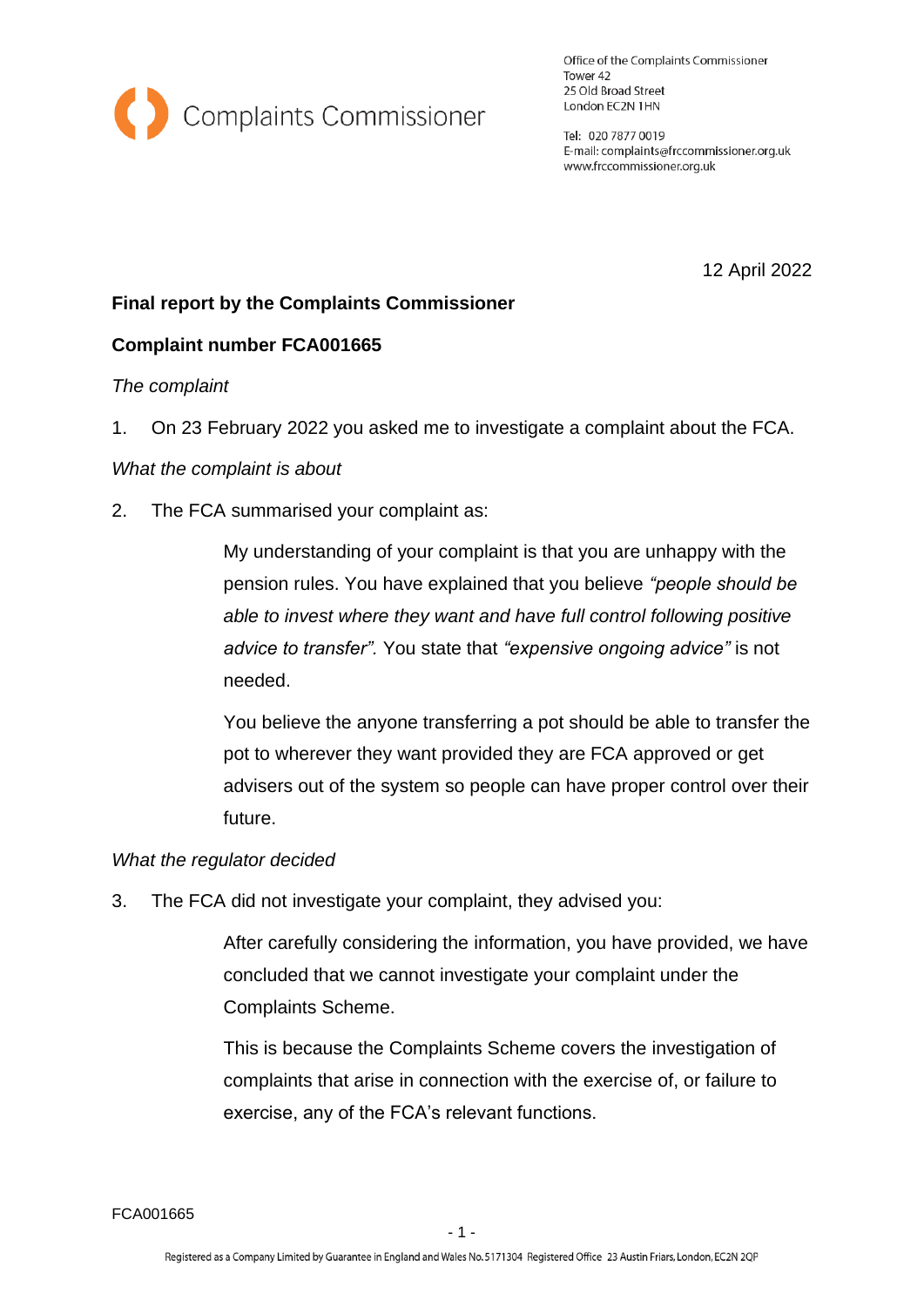The 'relevant functions' of the FCA are defined in the Complaints Scheme and Part 6 of the Financial Services Act 2012, and broadly speaking cover the FCA's regulatory functions that arise under the Financial Services and Markets Act 2000, or such other functions as may be ordered by HM Treasury.

Expressly excluded from the definition of 'relevant functions' is anything arising from the FCA's exercise of legislative functions or standards review functions. 'Legislative functions' of the FCA include the making of rules, and the issuing of general guidance.

Your complaint relates to pension rules, which is an exercise of our legislative functions. Therefore, your complaint is excluded from being considered under the Complaints Scheme, as confirmed in paragraph 3.4(c) of the Scheme.

As your complaint relates to legislation enacted by Parliament, it is not something that we can investigate under the Scheme because it does not relate to an exercise of the FCA's relevant functions.

We have recently made changes to the rules on pension transfer advice in the Financial Services Handbook. However, paragraph 3.4(c) of the Scheme sets out that a complaint about the performance of the regulators' legislative functions (including making rules) is excluded from the Scheme.

*Why you are unhappy with the regulator's decision*

4. You have asked me to review the FCA's decision.

## *Preliminary points (if any)*

- 5. It is important for me to highlight, matters which are excluded from the Scheme which I am unable to investigate.
- 6. Section 3.4 (c) of the Complaints Scheme provides:

### Exclusions to the Scheme

3.4 Excluded from the Scheme are complaints: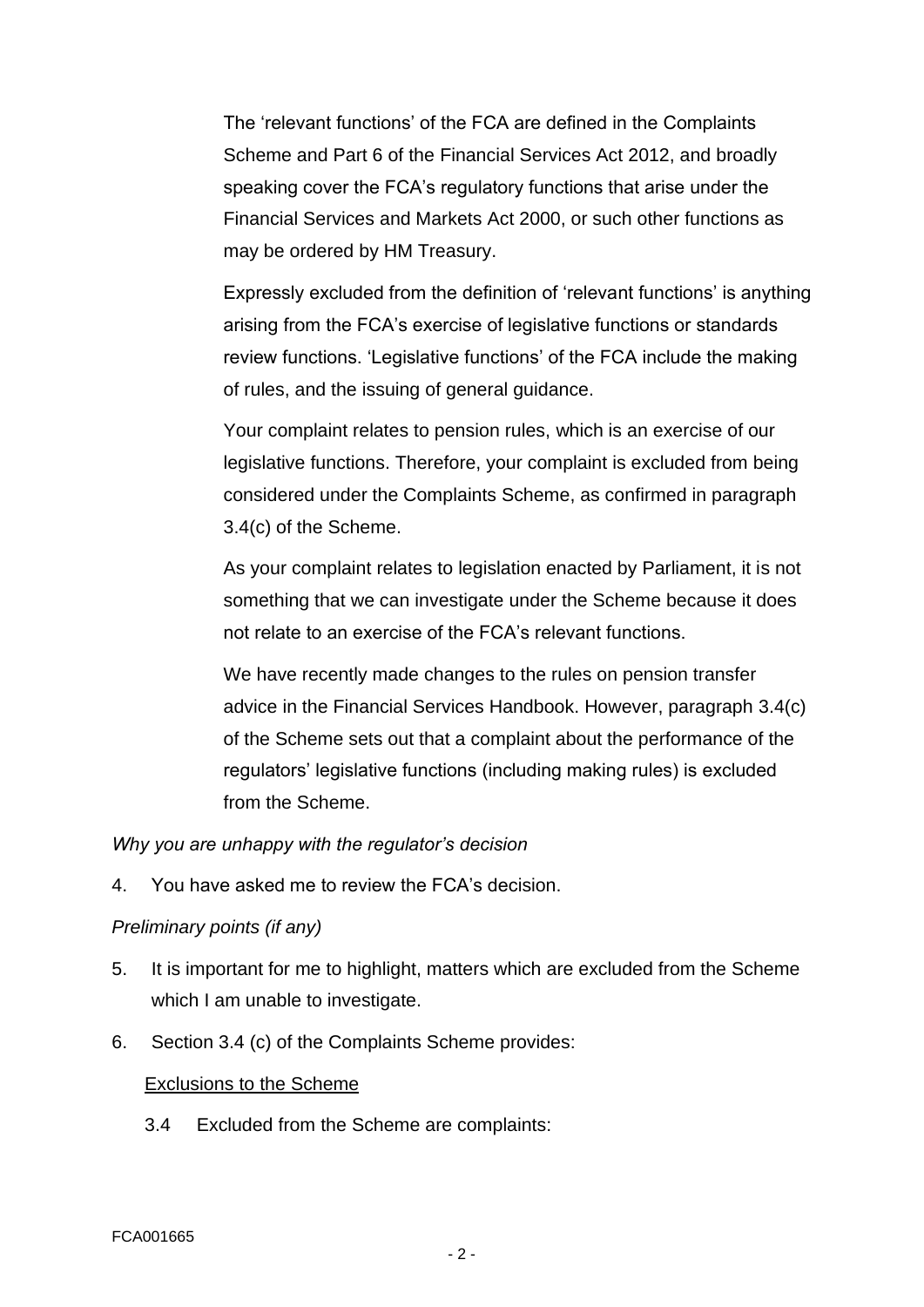- c) in relation to the performance of the regulators' legislative functions as defined in the 2012 Act;
- 7. I also should explain that the Complaints Scheme is concerned with the actions or inactions of the FCA. It cannot deal with complaints against banks, IFAs, individual firms, nor is it a redress service for individual consumer complaints. The Financial Services and Markets Act 2000 explicitly provides for a consumer redress service separate from the FCA.
- 8. The FCA does have a statutory duty to secure an appropriate degree of protection for consumers. It does so by regulating the financial industry through the setting of standards which firms must meet, and by taking enforcement action where that is justified. It does not investigate individuals' complaints against the firms it regulates, that is the role of the Financial Ombudsman Service (FOS).
- 9. That does not mean that the FCA cannot investigate concerns arising from information about individual complaints, but it investigates those in the context of considering whether or not regulatory action is justified, rather than whether or not the individual requires redress. Any action the FCA may or may not take could not lead to redress for you personally.

### *My analysis*

10. You have told me:

We sought advice last year on a pension transfer, at the conclusion of which the financial adviser declared in his report that it was in our interest to transfer out of the DB pension into a Defined contribution scheme.

All well and good, then it came to where the pot of money (CETV) was to be invested. We said that we were experienced investors and that we wanted to invest the money with Firm X and not the Firm Y he recommended.

He then declared that following consultation with Firm Y (his associated platform) that if we did not want to invest the money with them then he would change his advice to "not in your interest to transfer".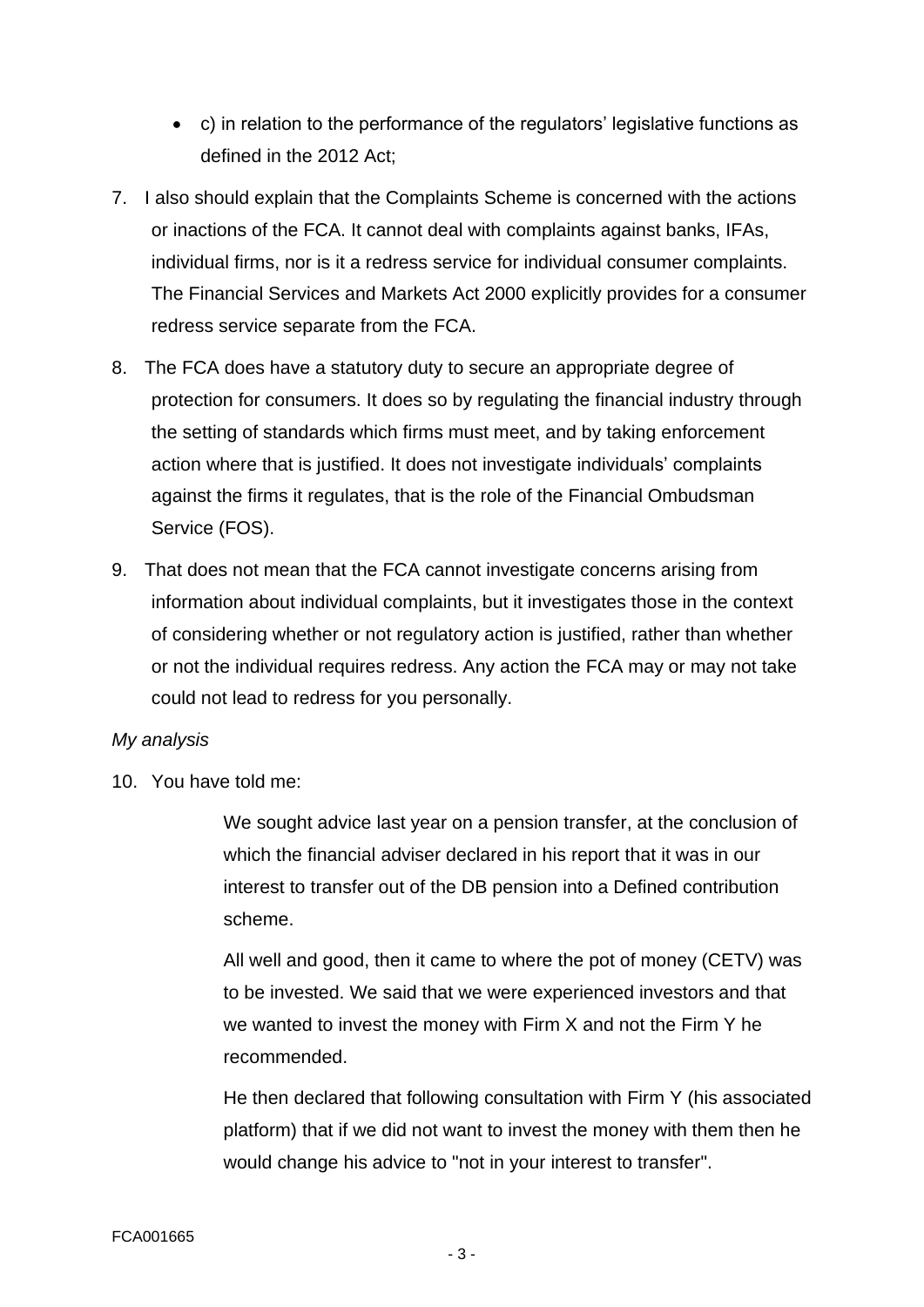Firm Y charges £7000 a year for their platform and will only deal with financial advisers, and the financial adviser wanted a further £7000. So, he was giving us no choice but to allow £14,000 to be taken from our pot on transfer when we could have transferred to interactive investor and paid £500 in the first year and thereafter. He and Firm Y would have gladly taken £14,000/annum.

Smacks of extortion or blackmail? Yes, this was clearly my view, so I wrote to the FCA asking for clarification of their guidance, as the claim made by Firm Y and the financial adviser was that if our pot of money did not go to them, then they would not be compliant with FCA rules.

- 11. I note you are unhappy with the FCA's response, however the FCA investigator was right to tell you your complaint was excluded from the Complaints Scheme and therefore could not be investigated. Whilst the FCA excluded your complaint, I am pleased to see they provided you with information on the Pension legislation and the FCA's work and the advice process. Furthermore, the FCA have informed you to contact your MP in relation to amendments to the legislation.
- 12. In addition to raising the issue to change the legislation, if you want to raise a complaint about the firm who provided you with advice last year then you may wish to refer your complaint to the FOS. I note you did not accept the advice of the IFA and whether the FOS accept your complaint is a matter for FOS and not something I can advise you on.
- 13. In response to my preliminary report, you have told me:

I am not seeking a change in the Law as you imply, I am seeking to make sure that the FCA as the guardians of Financial legislation carry out their duties to uphold Govt legislation and do not seek to undermine or subvert it against the interest of people who come into contact with the pension transfer rules.

14. I am sorry, but as I have explained above your complaint relates to pension rules, which is an exercise of our legislative functions, as such your complaint is excluded from being considered under the Complaints Scheme.